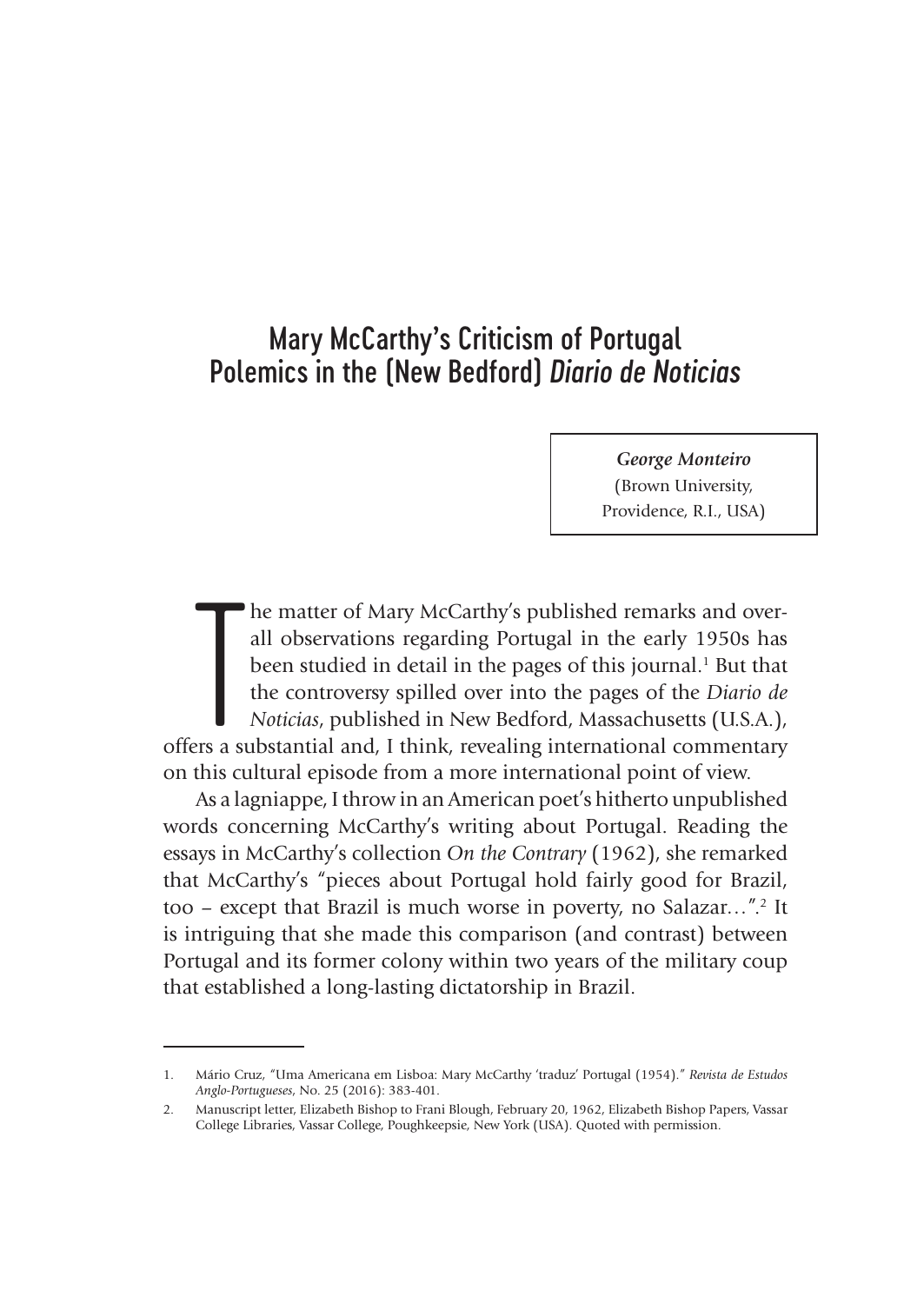## REAP / JAPS 27

1. Unsigned. "O 'Século' Responde ao 'The New Yorker,'" May 31, 1955, 1.

> Subtitled "A Sra. McCarthy Não Representa o Pensamento Americano," this article questions Mary McCarthy's largely unfavorable view of the day's Portugal as expressed in "Letter from Portugal" in the *New Yorker* magazine on Feb. 5, 1955. It points out that when the American writes of the susceptibility to communism in the Alentejo, she ignores, *O Século* points out, she's silent on the United States' problems in Harlem, New York.

2. Unsigned. "Mary McCarthy Volta Referir-se a Portugal com um Artigo no 'Harper's,'" Aug. 23, 1955, 1.

> In the essay "Mr. Rodriguez of Lisbon" in *Harper's* magazine (Aug. 1955), McCarthy is not an impartial observer. Clearly she favors her own democratic principles over the palpable and benevolent fascist results. Her tone is arrogant, especially when she tells of her relations with the chauffeur provided for her and describes her unseemly reaction to the hospitality of a well-to-do Mr. Rodrigues.

3. Dutra Faria, "'Mister Rodriguez of Lisbon,'" Aug. 31, 1955, 1, 6.

Re-printing Dutra Faria's editorial piece in *Voz*, one in which he asserts that "Mrs. Mary" (the ill-mannered "dama") knows nothing about Portugal. To amuse her readers she invents and lies, trying (unsuccessfully) to be "original" and witty about things and matters other journalists have already written about. In addition she betrays her bad manners by her ingratitude to the courtesy, kindness and hospitality the Portuguese show her.

4. Alberto Machado da Rosa, "Carta ao Editor," Sept. 9, 1955, 1, 6.

Demurs from the tone and substance of Dutra Faria's attack on McCarthy's *Harper's* piece. She is a respected writer, not, as D.F. seems to characterize her, a "pseudo-journalist." Machado da Rose thinks the piece, notably hostile in tone, will work against the accepted notion – particularly among Portuguese-Americans – that the Portuguese people are agreeable and affable.